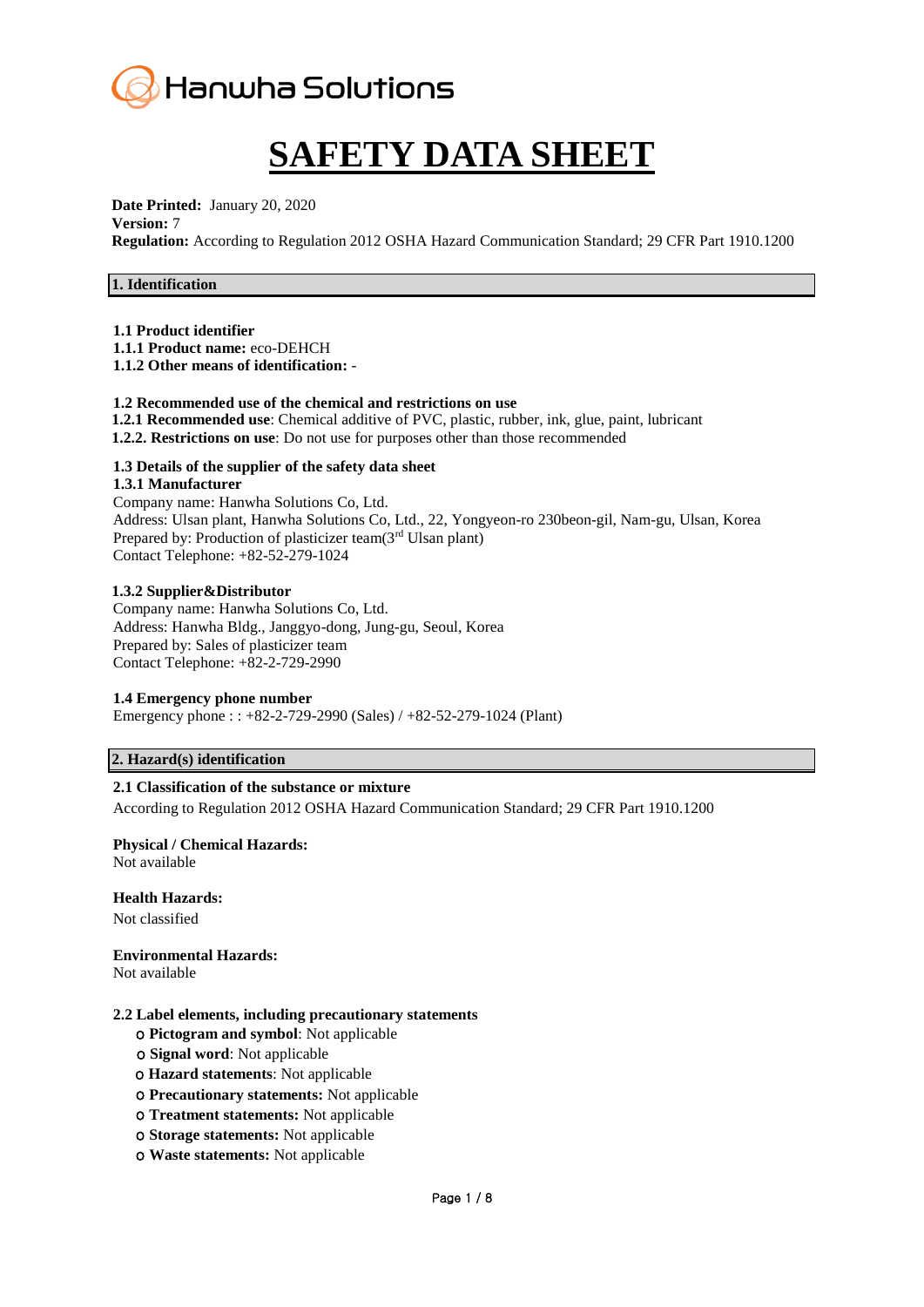

# **2.3 Other hazard information not included in hazard classification (NFPA)**



# **3. Composition/information on ingredients**

| Component                                                                 | Common name and synonyms | CAS No.    | Conc. $/$ % |
|---------------------------------------------------------------------------|--------------------------|------------|-------------|
| $\text{Bis}(2-\text{ethylhexyl})$<br>$c$ yclohexane-1,4-<br>dicarboxylate | Not available            | 84731-70-4 | > 99        |

# **4. First-aid measures**

# **4.1 Description of first aid measures**

#### **Eye contact**

- In case of contact with substance, immediately flush eyes with running water at least 20 minutes.

# **Skin contact**

- In case of contact with substance, immediately flush skin with running water at least 20 minutes.
- Remove and isolate contaminated clothing and shoes.
- Get immediate medical advice/attention.

# **Inhalation**

- Specific medical treatment is urgent.
- Move victim to fresh air.
- Give artificial respiration if victim is not breathing.
- Administer oxygen if breathing is difficult.

#### **Ingestion**

- Do not let him/her eat anything, if unconscious.
- Get immediate medical advice/attention.

#### **4.2 Most important symptoms and effects, both acute and delayed**

- None known

#### **4.3 Indication of immediate medical attention and notes for physician**

- Ensure that medical personnel are aware of the material(s) involved and take precautions to protect themselves.

# **5. Fire-fighting measures**

#### **5.1 Extinguishing media**

- **- Suitable extinguishing media:** Use dry sand, dry fire extinguisher, water spray, normal foam, Carbon Dioxide, when fighting fires involving this material.
- **- Unsuitable extinguishing media**: High Pressure Water Jet

# **5.2 Specific hazards arising from the chemical**

- May be ignited by heat, sparks or flames.
- Containers may explode when heated.
- Some of these materials may burn, but none ignite readily.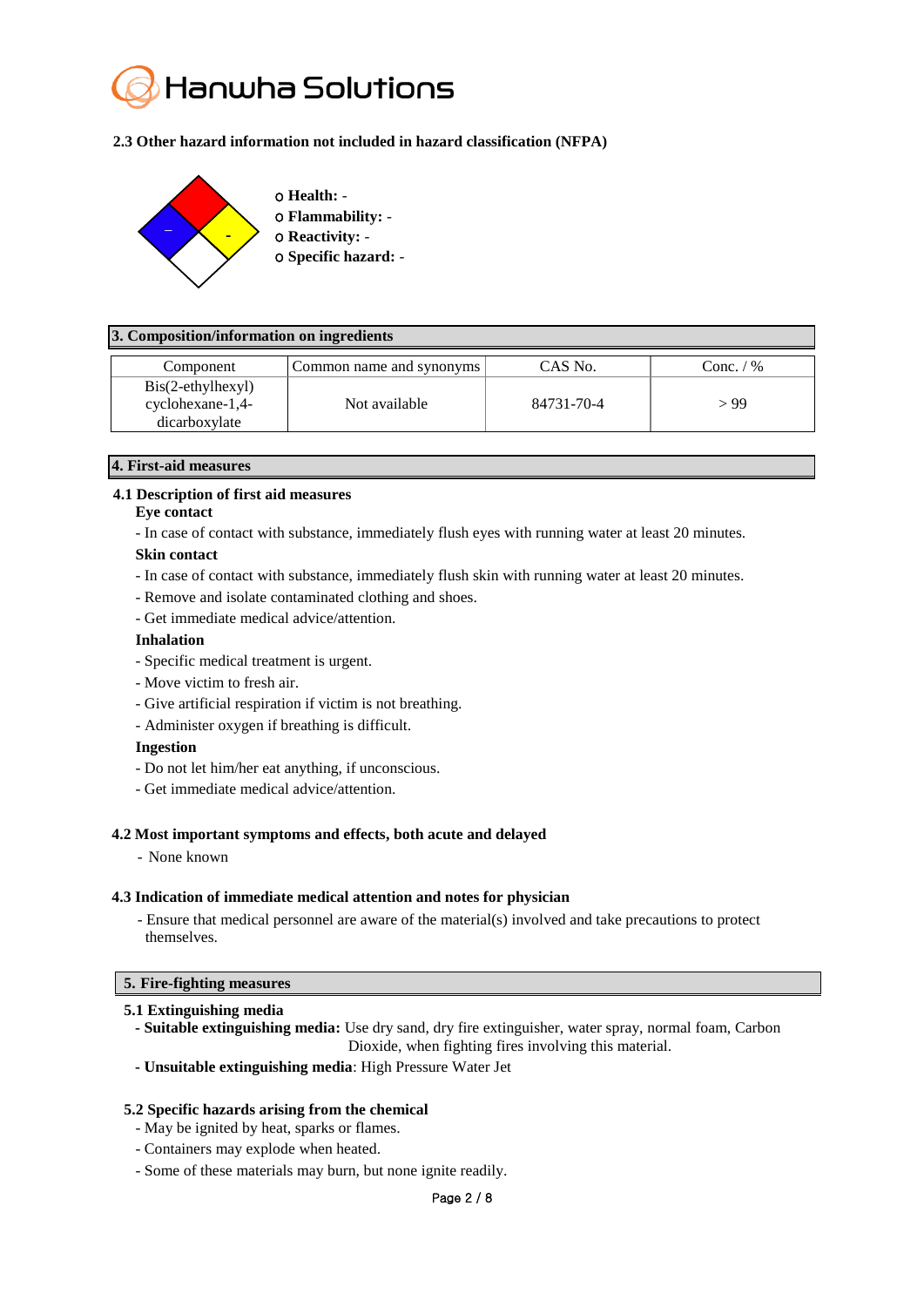

- Fire will produce irritating and/or toxic gases.
- If inhaled, may be harmful.

# **5.3 Special protective equipment and precautions for fire-fighters**

- Move containers from fire area if you can do it without risk.
- Some may be transported hot.
- Runoff from fire control may cause pollution.
- Contact with substance may cause severe burns to skin and eyes.
- Dike fire-control water for later disposal; do not scatter the material.

# **6. Accidental release measures**

# **6.1 Personal precautions, protective equipment and emergency procedures**

- Eliminate all ignition sources.
- Stop leak if you can do it without risk.
- Ventilate the area.
- Do not touch or walk through spilled material.

#### **6.2 Environmental precautions**

- Prevent entry into waterways, sewers, basements of confined areas.

#### **6.3 Methods and materials for containment and cleaning up**

- Small Spill; Flush area with flooding quantities of water. And take up with sand or other non-combustible absorbent material and place into containers for later disposal.
- Large Spill; Dike far ahead of liquid spill for later disposal.
- With clean shovel place material into clean, dry container and cover loosely; move containers from spill area.

# **7. Handling and storage**

#### **7.1 Precautions for safe handling**

- Wash your hands thoroughly after handling.
- Please work with reference to engineering controls and personal protective equipment.
- Be careful to high temperature.

#### **7.2 Conditions for safe storage, including any incompatibilities**

- Store in a closed container.
- Store in cool and dry place.

#### **8. Exposure controls/personal protection**

#### **8.1 Occupational Exposure limits**

- ο **ACGIH regulation**: Not available
- ο **Biological exposure index**: Not available
- ο **OSHA regulation**: Not available
- ο **NIOSH regulation**: Not available
- ο **EU regulation**: Not available
- ο **Other**: Not available

#### **8.2 Exposure controls**

#### **Appropriate engineering controls**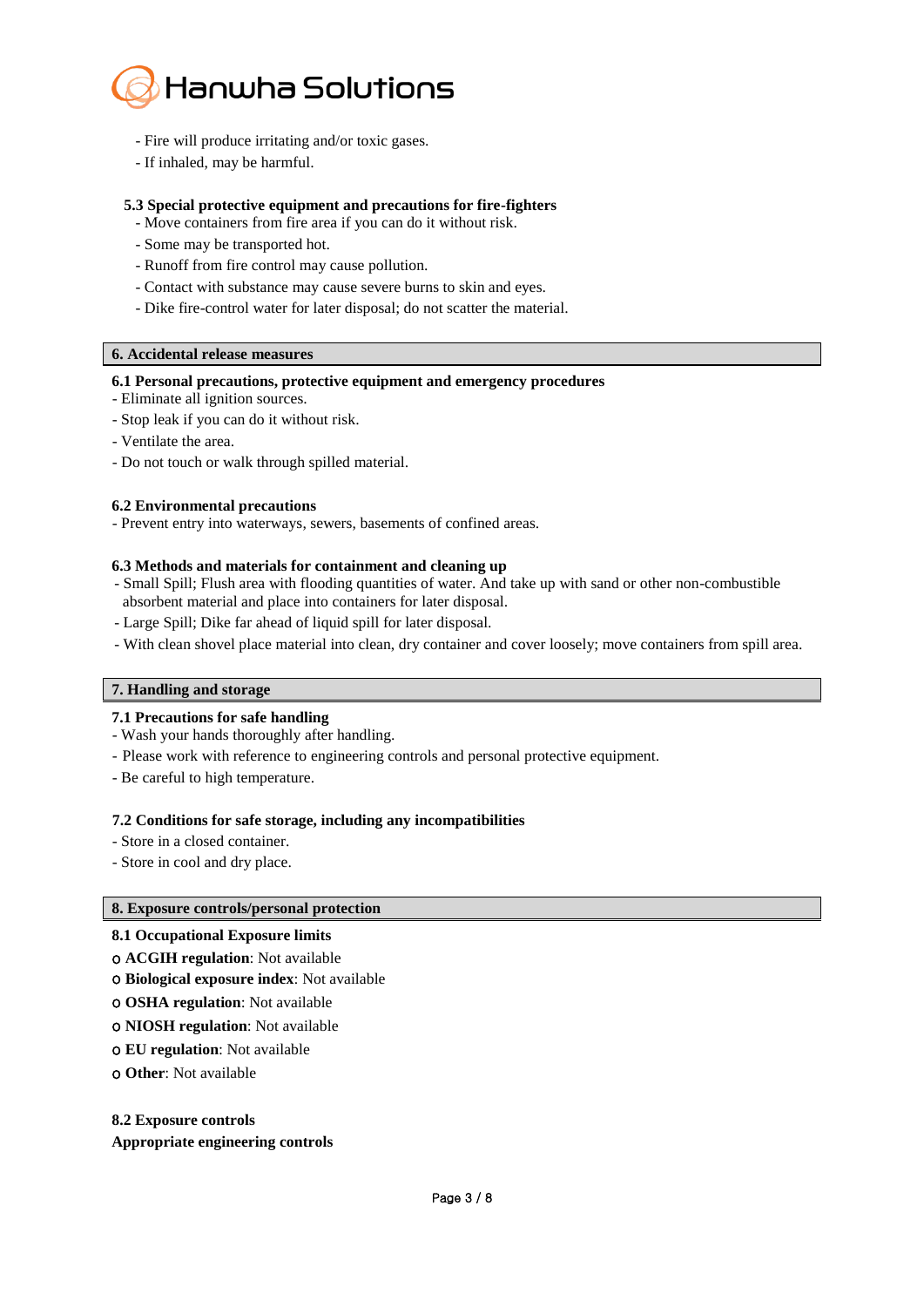

- Use process enclosures, local exhaust ventilation, or other engineering controls to control airborne levels below recommended exposure limits.

# **Individual protection measures, such as personal protective equipment Respiratory protection**

- Use respirators and components tested and approved under appropriate government standards such as NIOSH

# **Eye protection**

- Wear safety goggles as follow if eye irritation or other disorder occur.

- ; In case of gaseous state organic material: enclosed safety goggles
- ; In case of vapour state organic material: safety goggles or breathable safety goggles
- ; In case of particulate material: breathable safety goggles
- An eye wash unit and safety shower station should be available nearby work place.

# **Hand protection**

- Wear appropriate protective gloves by considering physical and chemical properties of chemicals.

# **Body protection**

- Wear appropriate protective clothing by considering physical and chemical properties of chemicals.

# **9. Physical and chemical properties**

# **9.1 Information on basic physical and chemical properties**

| <b>Appearance</b>                                    |                                      |
|------------------------------------------------------|--------------------------------------|
| <b>Description:</b>                                  | Liquid                               |
| Color:                                               | Colorless                            |
| Odor:                                                | Odorless                             |
| <b>Odor threshold:</b>                               | Not available                        |
| pH:                                                  | 6.19 (CIPAC MT 75.3)                 |
| <b>Melting point/freezing point:</b>                 | $-40.7$ °C                           |
| Initial boiling point and boiling range:             | 406.4 $^{\circ}$ C                   |
| <b>Flash point:</b>                                  | $212 \degree C$ (Cleveland open cup) |
| <b>Evaporation rate:</b>                             | Not available                        |
| <b>Flammability (solid, gas):</b>                    | Not applicable                       |
| <b>Upper/lower flammability or explosive limits:</b> | Not available                        |
| Vapor pressure:                                      | $< 1.5$ mmHg (50 °C)                 |
| Vapor density:                                       | Not available                        |
| <b>Relative density</b>                              | 0.956(20 °C)                         |
| Solubility:                                          | Insoluble                            |
| Partition coefficient: n-octanol/water:              | $logKow \ge 6.2$                     |
| <b>Auto-ignition temperature:</b>                    | Not available                        |
| <b>Decomposition temperature</b>                     | Not available                        |
| <b>Dynamic viscosity:</b>                            | 30-45 mPa.s (20 °C)                  |

"NOTE: The physical data presented above are typical values and should not be construed as a specification"

# **10. Stability and reactivity**

# **10.1 Reactivity/Chemical stability/Possibility of hazardous reactions:**

- Fire may produce irritating and/or toxic gases.
- If inhaled, may be harmful.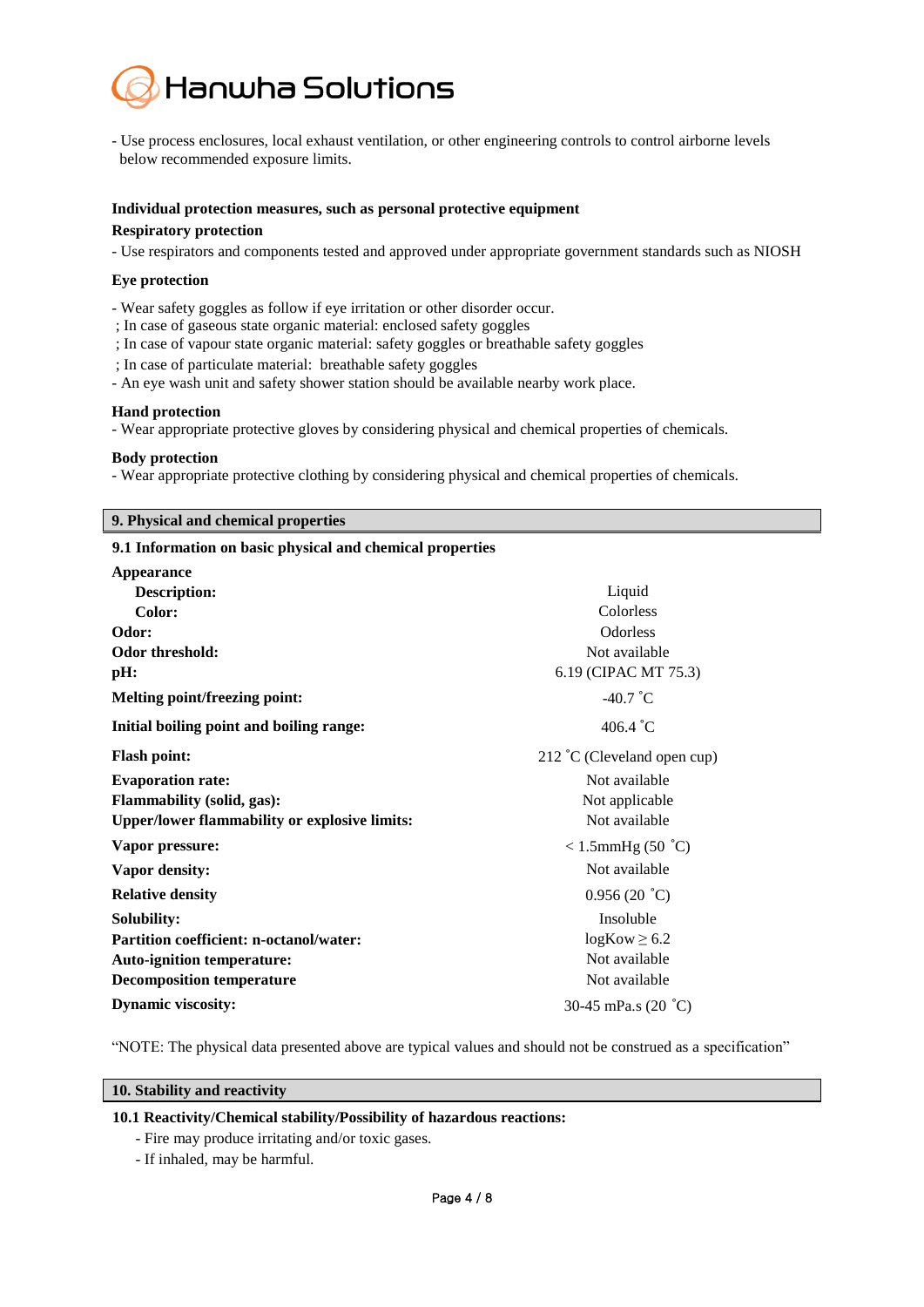

# **10.2 Conditions to avoid:**

- Keep away from heat/sparks/open flames/hot surfaces. – No smoking

# **10.3 Incompatible materials:**

┃

- Combustion materials

# **10.4 Hazardous decomposition products:** Irritating, Toxic gases

| 11. Toxicological information               |                                                                                                                                                                                                                                                                                                       |  |
|---------------------------------------------|-------------------------------------------------------------------------------------------------------------------------------------------------------------------------------------------------------------------------------------------------------------------------------------------------------|--|
| <b>Information on toxicological effects</b> |                                                                                                                                                                                                                                                                                                       |  |
| (a) Acute toxicity                          | Not classified                                                                                                                                                                                                                                                                                        |  |
| Oral                                        | Not classified                                                                                                                                                                                                                                                                                        |  |
|                                             | Rat(female), $LD_{50} > 2,000$ mg/kg bw (OECD TG 403, GLP)                                                                                                                                                                                                                                            |  |
| Dermal                                      | Not classified                                                                                                                                                                                                                                                                                        |  |
|                                             | Rat(female), $LD_{50} > 2,000$ mg/kg bw (OECD TG 402, GLP)                                                                                                                                                                                                                                            |  |
| Inhalation                                  | Not available                                                                                                                                                                                                                                                                                         |  |
|                                             | Not classified                                                                                                                                                                                                                                                                                        |  |
| (b) Skin Corrosion/<br>Irritation           | The test substance induced no dermal irritation when applied to male New Zealand white<br>rabbits and was therefore considered a non-irritant. In addition, there was no mortality<br>and no treatment-related clinical signs were observed. (erythema score=0, edema<br>score=0) (OECD TG 404, GLP)  |  |
|                                             | Not classified                                                                                                                                                                                                                                                                                        |  |
| (c) Serious Eye<br>Damage/<br>Irritation    | The test item was considered to be non-irritating to eyes in three New Zealand white<br>rabbits. (cornea score=0, iris score=0, conjunctivae score=0, chemosis score=0) (OECD<br>TG 405, GLP)                                                                                                         |  |
| (d) Respiratory<br>sensitization            | Not available                                                                                                                                                                                                                                                                                         |  |
| $(e)$ Skin<br>Sensitization                 | Not classified                                                                                                                                                                                                                                                                                        |  |
|                                             | The highest concentration of the test item (100 %) induced no skin irritation was used in<br>the patch exposure for second induction and challenge. (OECD TG 406, GLP)                                                                                                                                |  |
| (f) Carcinogenicity                         | Not classified                                                                                                                                                                                                                                                                                        |  |
|                                             | - IARC, ACGIH, NTP, OSHA, EU CLP 1272/2008: Not listed                                                                                                                                                                                                                                                |  |
| (g) Mutagenicity                            | Not classified                                                                                                                                                                                                                                                                                        |  |
|                                             | in vitro: Mammalian Chromosome Aberration Test(OECD TG 473, GLP), Bacterial<br>Reverse Mutation Test(OECD TG 471, GLP): with/without metabolic<br>activation : Negative<br>in vivo: Mouse, Mammalian Erythrocyte Micronucleus Test(OECD TG 474, GLP):<br>Negative                                     |  |
| (h) Reproductive<br>toxicity                | Not classified                                                                                                                                                                                                                                                                                        |  |
|                                             | - Rats dosed by oral gavage during organogenesis at dose levels of 100, 300 and 1000<br>mg/kg bw/day did not result in any toxicologically significant effects at any dose level.<br>(OECD TG 414, GLP)<br>- No treatment-related clinical signs and death of SD rats in two generations was found at |  |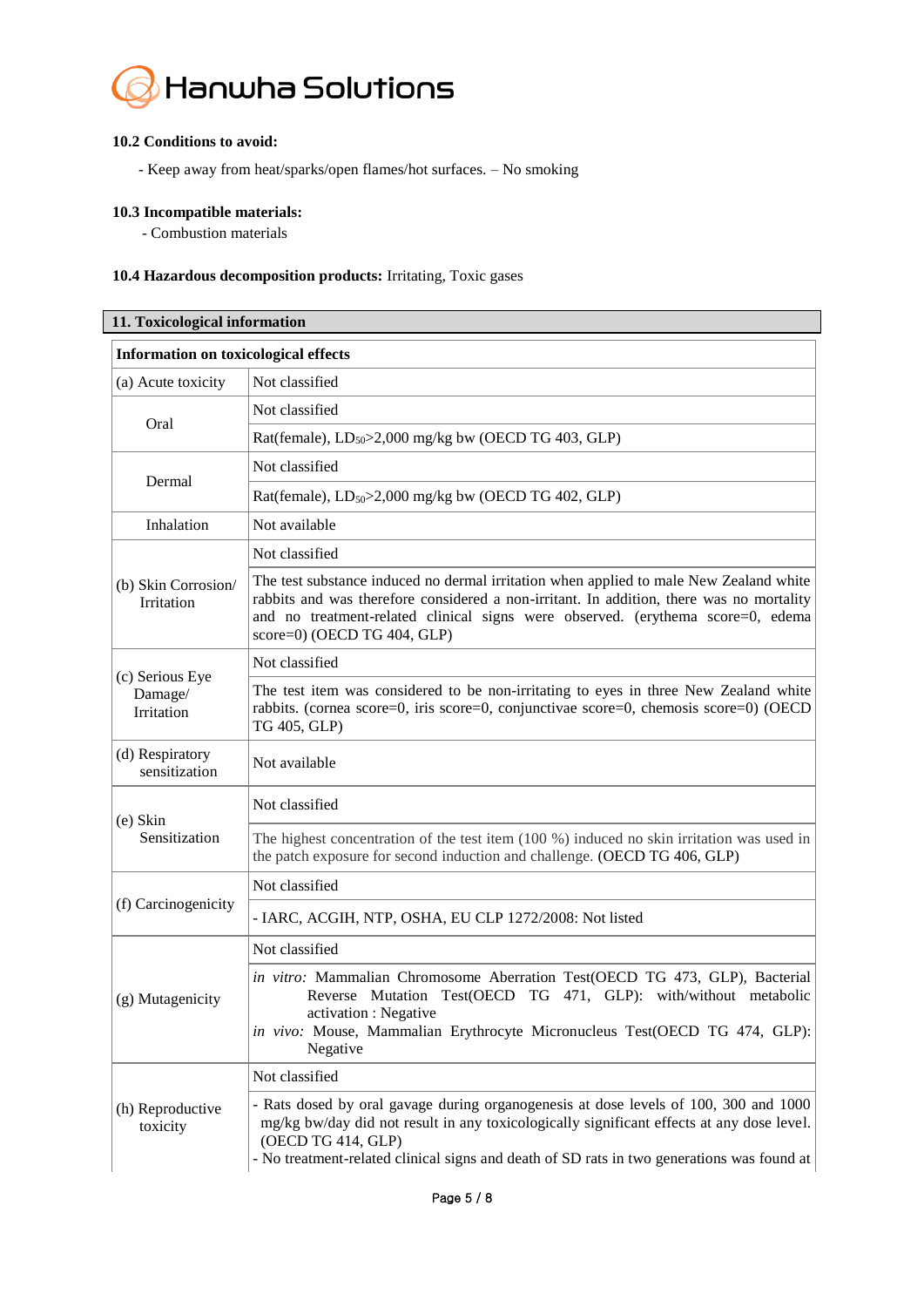

|                                                            | dose level of 0, 40, 200 and 1,000mg/kg.day by gavage. NOAEL is considered to be<br>1,000 mg/kg.day (OECD TG 416, GLP) |
|------------------------------------------------------------|------------------------------------------------------------------------------------------------------------------------|
| (i) Specific target<br>organ toxicity<br>(single exposure) | Not available                                                                                                          |
| (j) Specific target<br>organ toxicity<br>(repeat exposure) | Not available                                                                                                          |
| (k) Aspiration<br>Hazard                                   | Not available                                                                                                          |

| 12. Ecological information             |                                                                                                                                                                                                                                                                                                                        |  |
|----------------------------------------|------------------------------------------------------------------------------------------------------------------------------------------------------------------------------------------------------------------------------------------------------------------------------------------------------------------------|--|
| 12.1 Toxicity                          |                                                                                                                                                                                                                                                                                                                        |  |
|                                        | Not classified                                                                                                                                                                                                                                                                                                         |  |
| Acute toxicity                         | Fish: Oryzias latipes, LC <sub>50</sub> (96h) >100 mg/L semi-static (OECD TG 203, GLP)<br>Invertebrate: Daphnia magna, EC <sub>50</sub> (48h) > 0.17 mg/L (OECD TG 202, GLP)<br>Algae: Pseudokirchneriella subcapitata, EC <sub>50</sub> (72h) >0.27 mg/L static (OECD TG 201,<br>GLP)                                 |  |
| Chronic toxicity                       | Fish: Danio rerio(previous mane: Brachydanio rerio), 28days NOEC > 10 mg/L<br>(OECD TG 215, GLP)<br>Oryzias latipes, NOEC > 0.0657mg/L (OECD TG 210, GLP)                                                                                                                                                              |  |
|                                        | Persistence:                                                                                                                                                                                                                                                                                                           |  |
| 12.2 Persistence and<br>degradability  | - High persistency (log Kow is more than 4 estimated.) (LogKow $\geq 6.2$ )<br>Degradability:<br>- Bis(2-ethylhexyl) cyclohexane-1,4-dicarboxylate: 0.487day                                                                                                                                                           |  |
| 12.3 Bio-<br>accumulative<br>potential | Bioaccumulation:<br>Bioaccumulation is expected to be low according to the BCF <500 (BCF = 9) (OECD<br>TG 305, GLP)<br>Biodegradation:<br>As not well-biodegraded, it is expected to have high accumulation potential in living<br>organisms (54.1% biodegradation was observed after 28 days) (OECD TG 301 C,<br>GLP) |  |
| 12.4 Mobility in soil                  | High potency of mobility to soil.<br>$(\log Koc \geq 5.63$ (Estimated), 40°C) (OECD TG 121, GLP)                                                                                                                                                                                                                       |  |
| 12.5 Hazardous to the<br>ozone layer   | Not classified                                                                                                                                                                                                                                                                                                         |  |
| 12.6 Other adverse<br>effects          | Not available                                                                                                                                                                                                                                                                                                          |  |

# **13. Disposal considerations**

#### **13.1 Disposal method**

Waste must be disposed of in accordance with federal, state and local environmental control regulation.

# **13.2 Disposal precaution**

Consider the required attentions in accordance with waste treatment management regulation.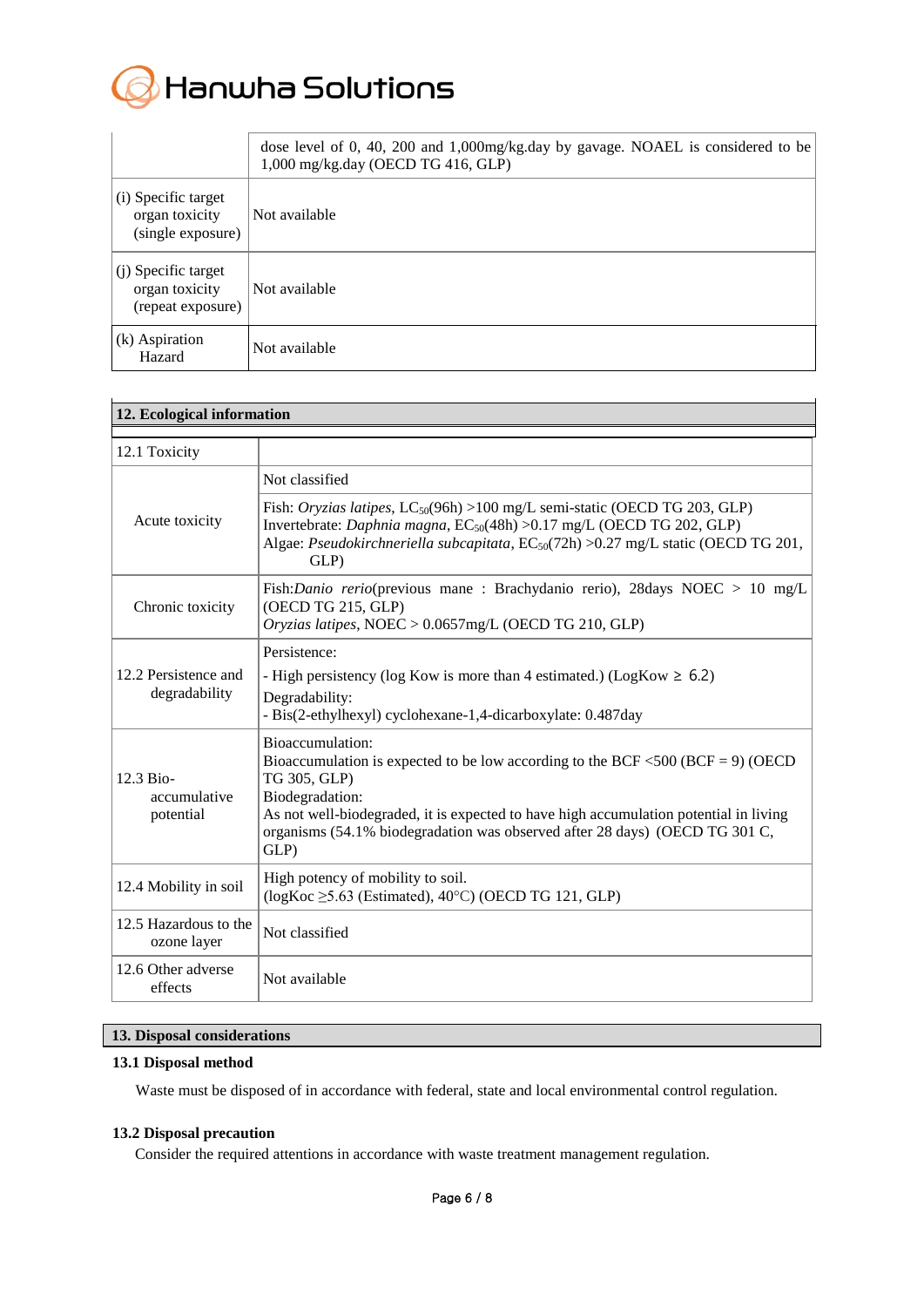

# **14. Transport information**

# **14.1 UN No.:** Not applicable

# **14.2 UN Proper shipping name:** Not applicable

# **14.3 Transport Hazard classes:**

ADR: Not applicable IMDG: Not applicable ICAO/IATA: Not applicable RID: Not applicable

# **14.4 Packing group:** Not applicable

**14.5 Environmental hazards:** Not applicable

#### **14.6 Transport in bulk (according to Annex II of MARPOL 73/78 and the IBC Code):** Not established

#### **14.7 Special precautions for user**

**in case of fire:** Not applicable **in case of leakage:** Not applicable

# **15. Regulatory information**

# **15.1 Safety, health and environmental regulation/legislation specific for the substance or mixture**

**USA Regulatory Information**

**TSCA (Toxic Substances Control Act)**: Not regulated

- **Proposition 65**: Not regulated
- **OSHA Regulation:** Not regulated
- **CERCLA Regulation:** Not regulated
- **SARA 302 Regulation:** Not regulated
- **SARA 304 Regulation:** Not regulated
- **SARA 313 Regulation:** Not regulated

#### **Foreign Regulatory Information**

**Substance of Rotterdam] Protocol:** Not regulated

- **Substance of Stockholm Protocol:** Not regulated
- **Substance of Montreal Protocol:** Not regulated

#### **Foreign Inventory Status**

- Korea management information: Existing Chemical Substance (2013-3-5632)
- -Japan management information: Existing and New Chemical Substances (ENCS): Not listed
- China management information: Inventory of Existing Chemical Substances (IECSC): Not listed
- Australia management information: Australian Inventory Inventory of Chemical Substances (AICS): Not listed
	- Canada management information: Domestic Substances List (DSL): Not listed
	- New Zealand management information: New Zealand Inventory of Chemicals (NZIoC): Not listed
	- Philippines management information: Philippine Inventory of Chemicals and Chemical Substances (PICCS):